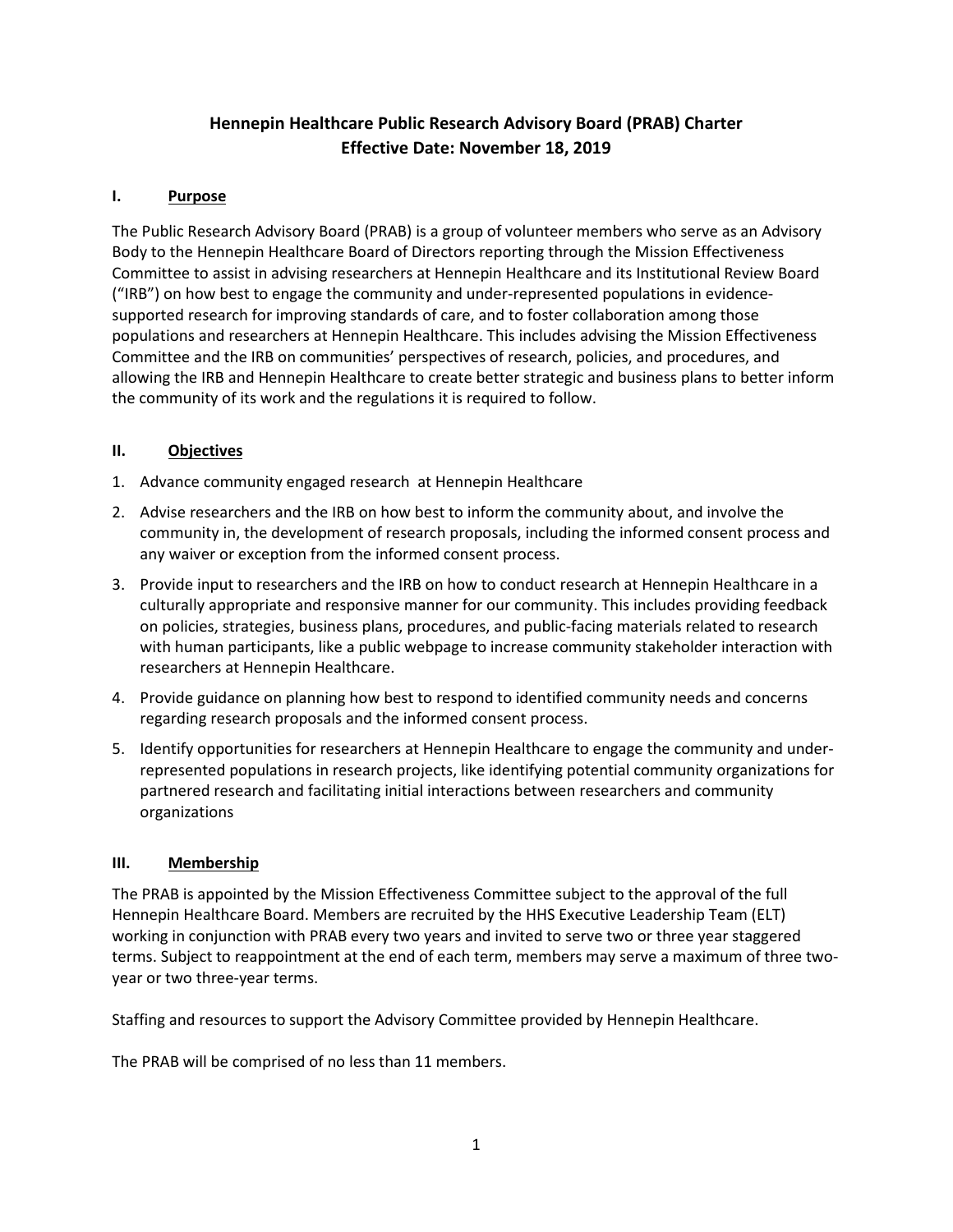- Nine members will be voting members who shall be academic, professional, and community experts in human subject protection programs, ethicists, research subjects, surrogate decisionmakers/legally authorized representatives, research advocates, community leaders, and service providers from community-based, organizations. Members shall represent diverse profiles (e.g., race, ethnicity, gender, age, ability, socioeconomic status, home community, geographical location within the state), experiences, and expertise. Membership shall not discriminate against any individuals based on race, color, creed, religion, national origin, gender, age, marital status, disability, public assistance status, veteran status, sexual orientation, gender identity, or gender expression. Members must share an interest in research being conducted in culturally appropriate manner and responsive to community needs.
- Three members will be ex officio nonvoting members, including the Chief Medical Officer (or his or her designee of comparable rank or position), the President of the Hennepin Healthcare Research Institute (or the Vice President in their absence), and the Chair of the IRB (or the Vice Chair in their absence).

#### **IV. Membership Selection & Appointment Process**

Recommendations for membership shall be accepted from a variety of sources (e.g. newspapers such as Minneapolis Spokesman Recorder), including key internal and external stakeholders and community partners, other interested parties from the community, the Hennepin Healthcare Research Institute, and the IRB. These recommendations shall be provided to the Chief Medical Officer (CMO) and the Chair of the PRAB, both of whom will be responsible for making nominations for consideration available to the PRAB. Appointment to the PRAB shall be recommended by the full PRAB, and approved by the Mission Effectiveness Committee subject to Hennepin Healthcare Board approval.

#### Selection Criteria

To be considered for membership on the PRAB, individuals can either submit a letter of interest or be nominated or recommended by others in the community. The PRAB will determine which candidates will be interviewed. Information from the initial submission and subsequent interview, conducted in person or by phone, will be used for determining whether an individual has the requisite interest, background, and qualifications for the position. Interviews will be conducted by the PRAB Chair, the HHRI President, and at least one voting member of the PRAB.

A letter of interest or recommendation for the PRAB should include -

- a. Specific reasons why the applicant would be a valuable member of the PRAB including how the nominee would strengthen or build community relationships; and
- b. Examples of ways research efforts can be more culturally responsive to the community.

Preference will be given to applicants who demonstrate experience in or knowledge of the following areas –

- Diverse communities
- Human subject research protection, ethics, bioethics and law, and academic research
- Race, disability, age, gender, socioeconomic status, and/or geographic disparities
- Medical, population or public health research
- Health care system and service providers connected to patient communities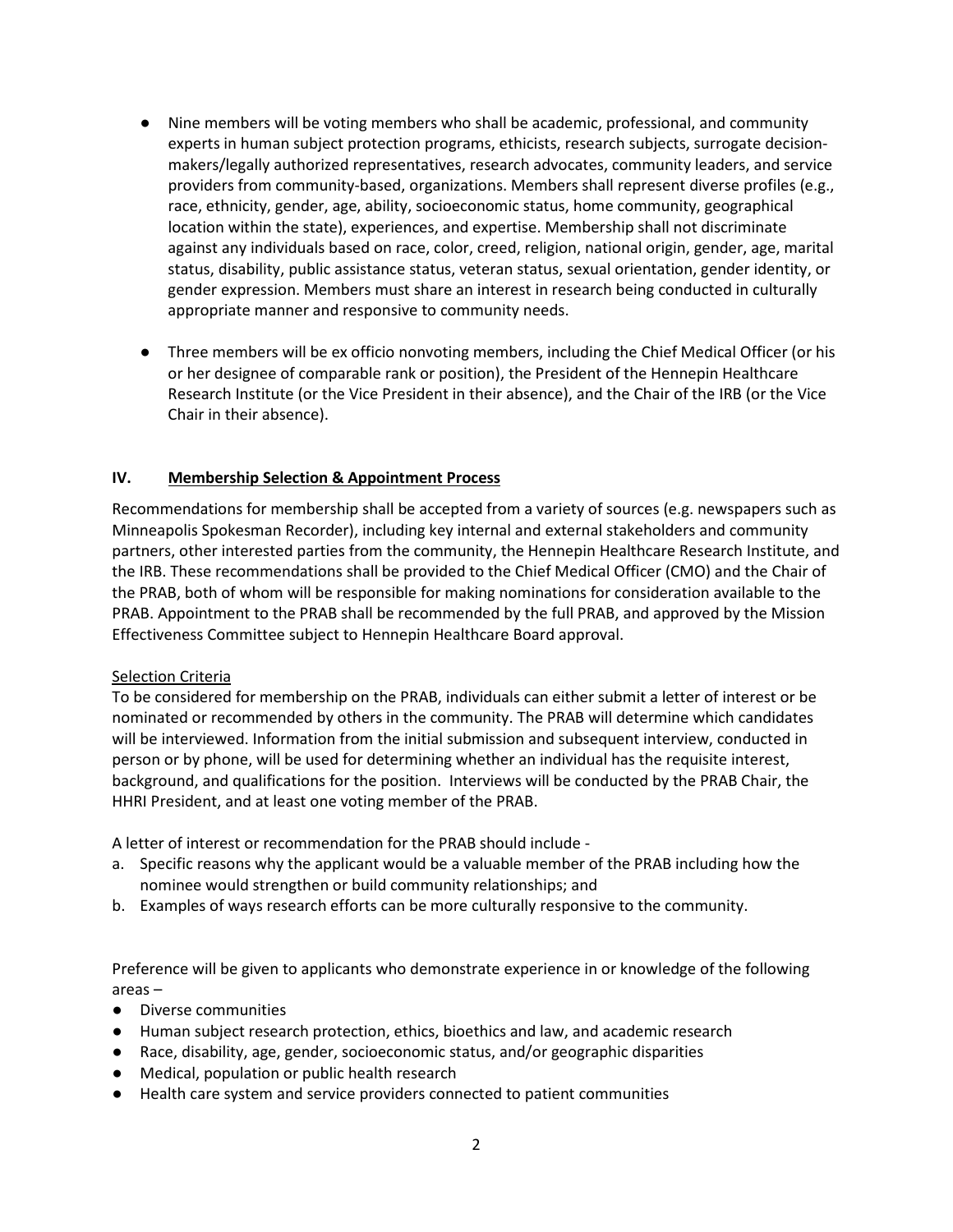● Front line staff with patient-facing experience (e.g. Community Health Workers, Patient Navigator)

The Mission Effectiveness Committee will review and approve nominees recommended by the CMO and the existing PRAB membership.

# **V. Organizational Structure**

For 2019, the CMO and CEO will appoint the first Chair of the PRAB who will serve a one-year term beginning February 1. During the first quarter of 2020, the PRAB will elect a Chair-Elect who will become the Chair on April 1, 2020. Thereafter, the PRAB will elect a Chair-Elect annually. The Chair-Elect will become the Chair on April 1<sup>st</sup> of the year following his/her election as Chair-Elect, unless the PRAB by majority vote re-elects the Chair to serve a second term.

The Chair will serve a one-year term, subject to election by the PRAB for an additional one-year term. Individuals may not serve as Chair more than two successive years.

The primary responsibility of the Chair is to preside at the meetings of the full committee, to lead the discussion and propose the agenda for each meeting, to enforce the rules of the committee, to decide order of priorities, and to ensure regular communication with Hennepin Healthcare staff.

The primary responsibility of the Chair-elect is to become familiar with the responsibilities associated with the position of the Chair in order to effectively fulfill those responsibilities when assuming the role of Chair the following year or once the Chair's term has ended.

## **VI. Role & Responsibilities**

- *Voting Members:* Voting members are responsible for ensuring representation through their regular attendance and participation.
- *Ex Officio, Nonvoting Members:* Ex officio, nonvoting members are responsible for representing the position of Hennepin Healthcare Research Institute and researchers and leadership for the Hennepin Healthcare system, being active listeners in the discussion, and acting as liaisons with the broader organization on behalf of the PRAB.
- *The PRAB Chair (or another designated PRAB member) will report to the Mission Effectiveness Committee at least twice a year and may be asked by the Mission Effectiveness Chair for additional advisement.*
- *All Members: Responsible to uphold the mission of Hennepin Healthcare to protect and improve the health care provided to the community by advising on community involvement and associated operational, planning and business considerations.*

## **VII. Procedural Rules**

- *Meetings:* A quorum shall consist of a simple majority of appointed, voting members. The PRAB will meet at least three times per year. Written notice of upcoming meetings will be sent to members at least ten days before a meeting.
- *Minutes:* Minutes of each meeting will be maintained by Hennepin Healthcare staff. Copies will be provided to the members of the PRAB within ten days before the next scheduled